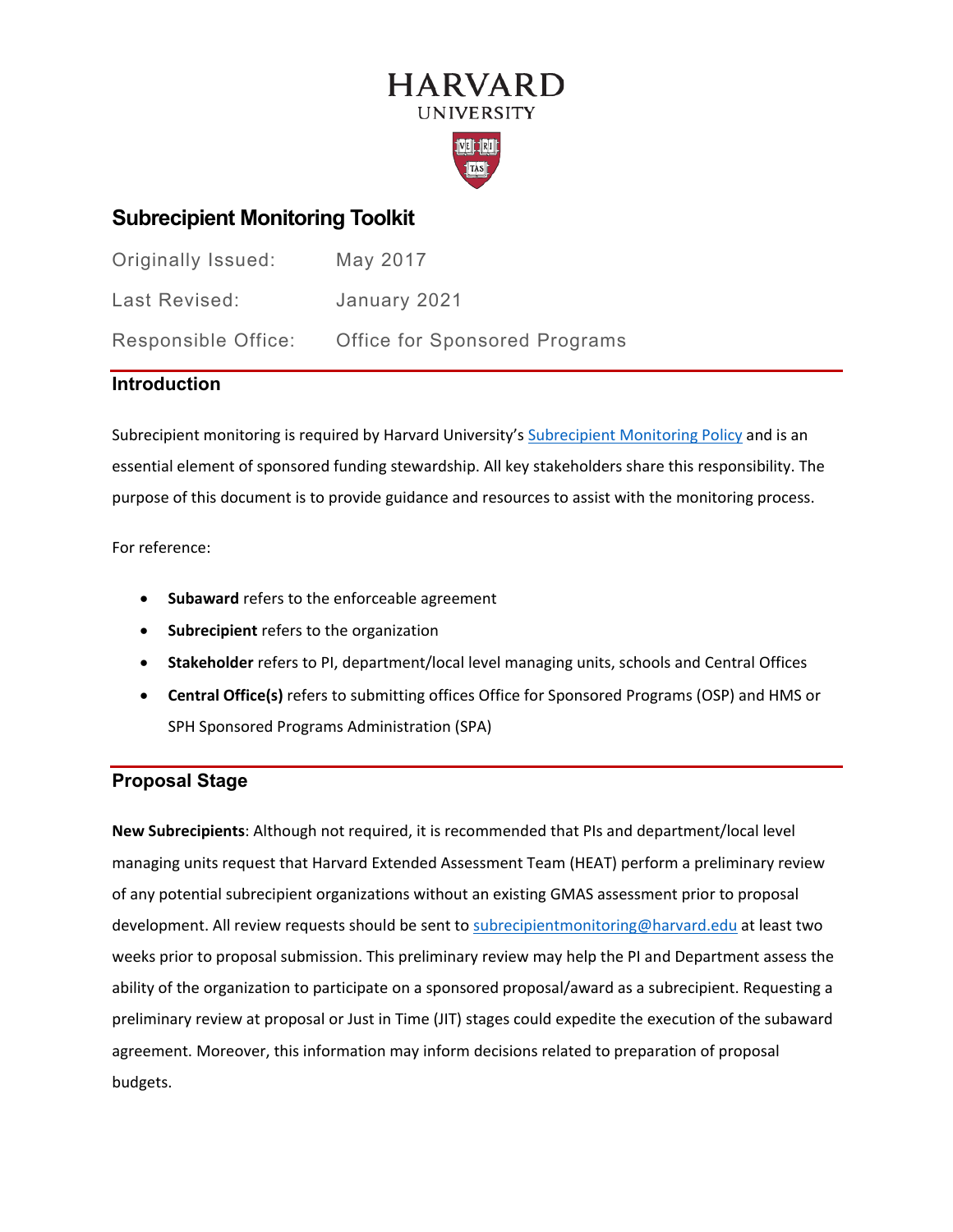**For All Active Subrecipients**: OMB Uniform Administrative Requirements, Cost Principles, and Audit Requirements for Federal Awards (2 CFR 200) ("Uniform Guidance"), specifically §200.332, requires pass-through entities to evaluate each subrecipient's risk of noncompliance prior to issuing a subaward agreement. This risk assessment is performed by the Central Offices through HEAT for all active subrecipients regardless of funding source in accordance with the Subrecipient Monitoring Policy. To confirm that a risk assessment has been performed, navigate to the Organization Profile in GMAS and search for the organization by name.

For subrecipients not subject to the Single Audit Act, the central offices may suggest budgeting the cost of a limited scope audit in the proposal.

For more information on the risk assessment process, refer to the Subrecipient Risk Assessment Resources.

#### **Award Stage: Drafting and Negotiating a Subaward**

During the award setup process, the relevant Central Office confirms a risk assessment has been completed on all subrecipients included in the proposal. Subrecipients are categorized as green (low risk), yellow (medium risk), or red (high risk).

The majority of subrecipients are rated as low or medium risk and are issued using standard agreement templates, incorporating Harvard and sponsor terms and conditions, with no additional requirements. However, higher risk subrecipients may warrant the inclusion of additional terms and conditions due to potential challenges such as, but not limited to, past performance issues, inefficient internal controls, and/or regulatory or compliance weaknesses. Additionally, any subaward issued under a project that underwent review under the [Provost's Criteria](https://vpr.harvard.edu/2021/02/17/provost-criteria-for-review/) may also require additional terms and conditions.

The relevant Central Office, in close consultation with the PI and department/local level managing unit and school, will then draft and issue the subaward and serve as the point of contact for any negotiation with the subrecipient.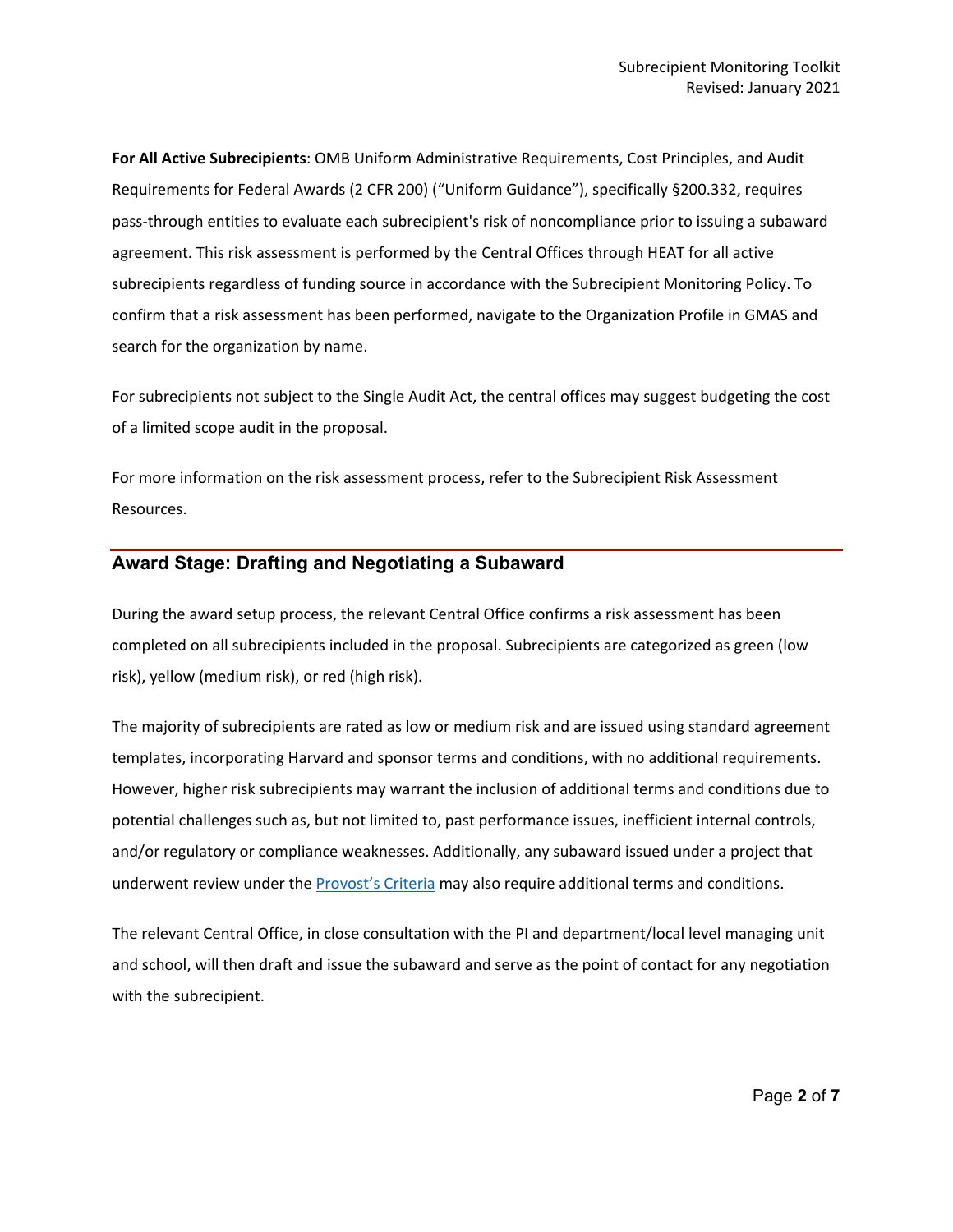#### **Subrecipient Assessments**

The Harvard Extended Assessment Team (HEAT) performs assessments of all active subrecipients and records all assessments in the Organizational Tab of GMAS.

An assessment includes the following:

- 1. Review of financial and audit reports
	- a. For single audit entities, reviews the single audit report
	- b. For non-single audit entities, reviews any financial information available and/or review other relevant subrecipient risk assessment resources
- 2. Check [SAM.gov](https://sam.gov/SAM/) to ensure the subrecipient is not debarred from doing business with the government
- 3. Review past and current performance
- 4. When a subrecipient risk level is changed to red (high risk), Harvard University Subrecipient Monitoring Committee (HUSMC) representatives will consult with responsible parties to determine if an amendment to incorporate additional terms and conditions into the subaward agreement is warranted.

## **Ongoing Subrecipient Monitoring by PI & Dept/Local Level Unit**

Continuous monitoring of the administrative and programmatic performance of the subaward is the responsibility of the PI and department/local level managing unit.

Key elements of subrecipient monitoring include the following:

- Knowledge of the terms and conditions of the subaward, including, but not limited to, the Fly America Act for subawards that have a federal prime.
- Regular communication amongst all Harvard and subrecipient stakeholders
- Invoice/financial report review
- Review of any non-financial reports required by the subaward
- Documentation supporting subrecipient monitoring efforts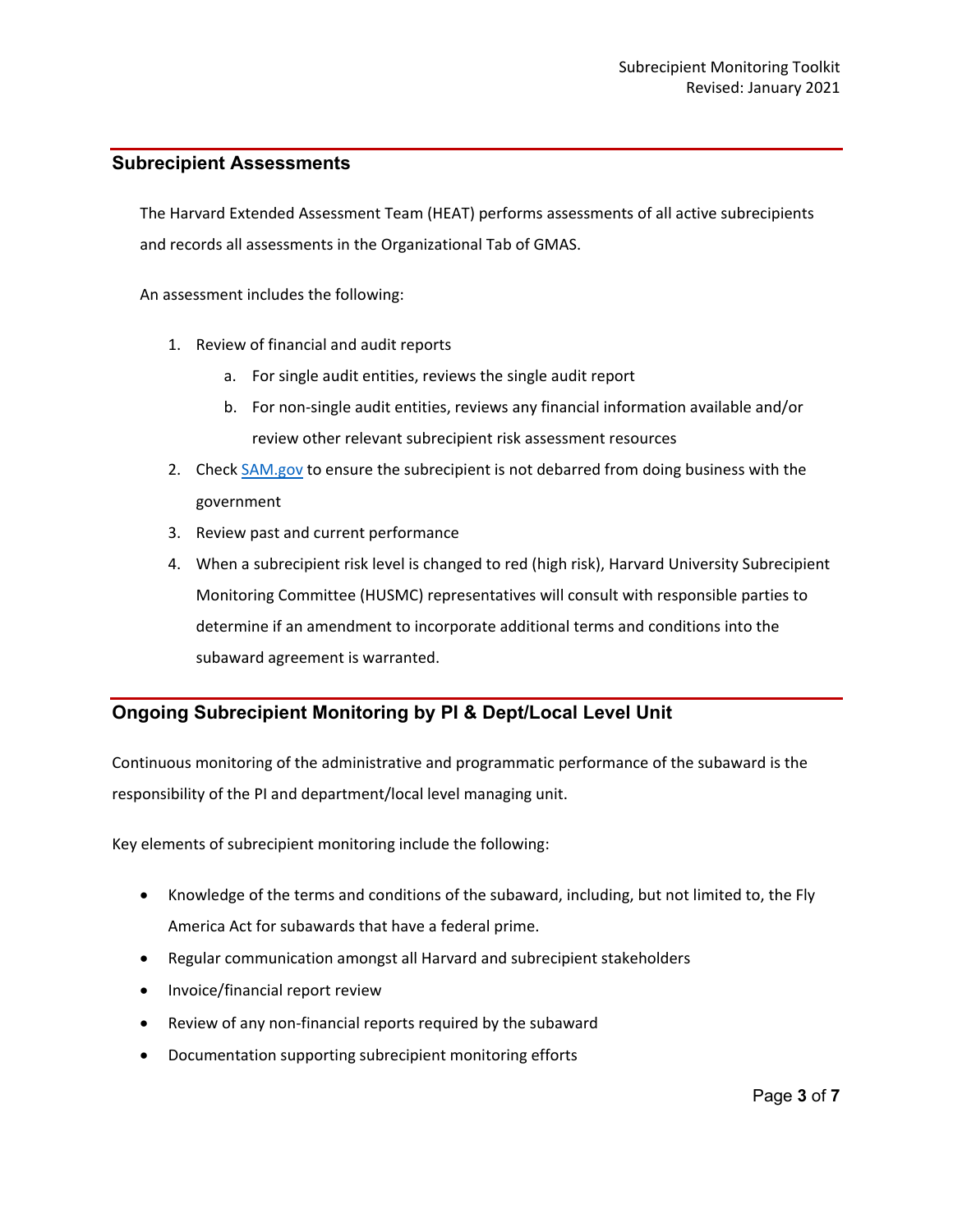o Email correspondence, invoices, deliverables (such as progress or financial reports), and other supporting documentation.

#### **Monitoring Steps**

The subrecipient organization risk ratings are available to view in GMAS in the Organization Tab.

#### *Green or yellow (low to medium risk) subawards:*

- Meet with PI regularly to review subrecipient progress
- Ensure invoices/financial reports are timely, compliant with the terms of the subaward agreement, accurate, and contain the appropriate certification
- Obtain PI or PI designee written confirmation/signature approving all payments (Note: **Designee** refers to the individual whom the PI has delegated for subrecipient invoice approval responsibility and who has first-hand knowledge of the PI's sponsored award(s) and programmatic progress of the subrecipient.)
	- $\circ$  For any questionable expense(s), request additional backup from the subrecipient specific to the charge(s) prior to payment
- As issues arise report them to your School Subrecipient Monitoring Committee representative(s)

#### *Red (high risk) subawards:*

Follow all steps indicated in the previous lower risk section as well as the following:

- Request additional supporting detail for all financial invoices and expenses in accordance with the subaward terms and conditions
- Document and retain communications regarding project performance
- Report any significant issues to School Subrecipient Monitoring Committee representative(s) immediately. Committee may recommend further action, such as:
	- o withholding payments
	- o performing an audit or site visit
	- o terminating the subaward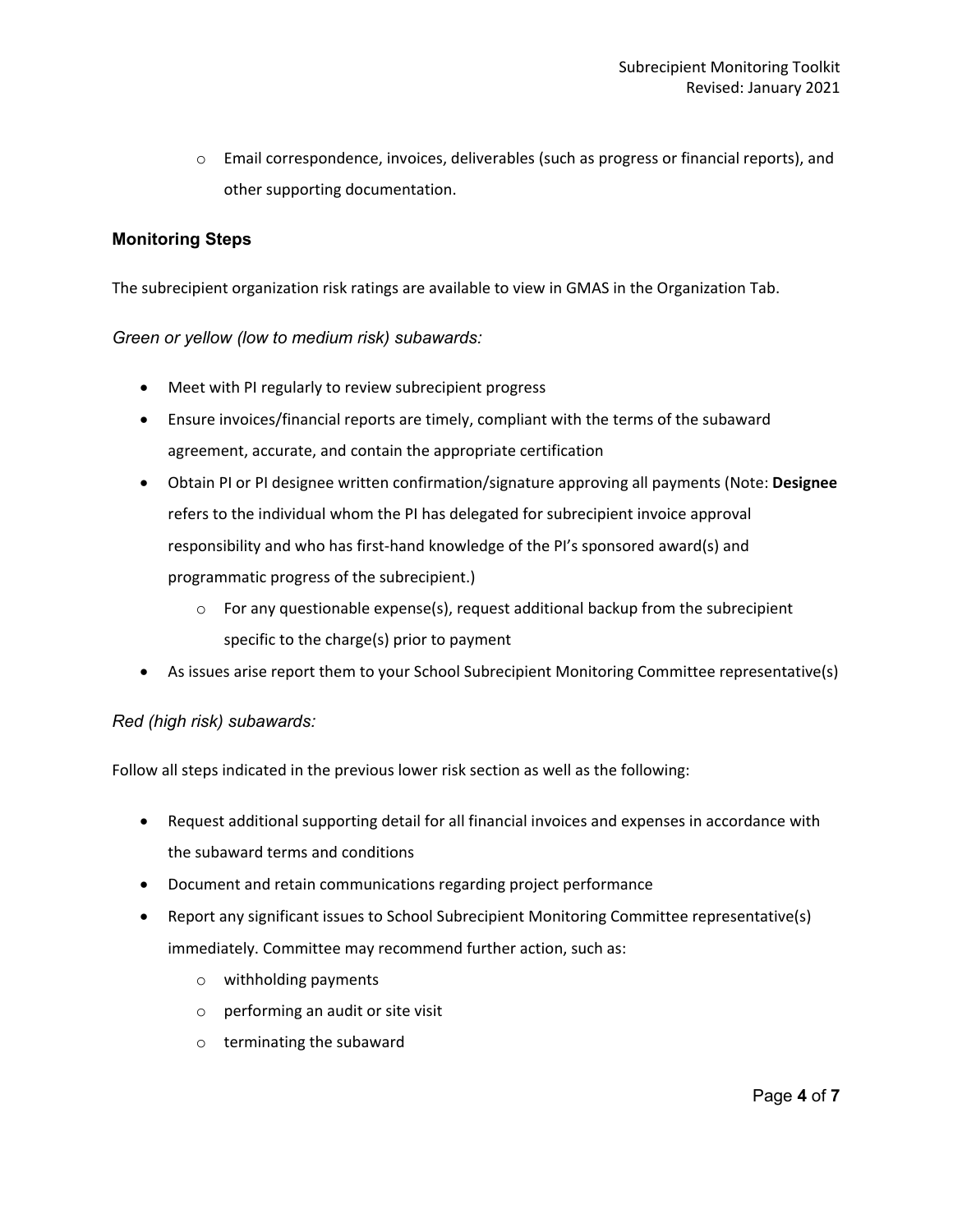### **Subrecipient Monitoring Quarterly Report Process**

On a quarterly basis, Harvard must document and show evidence that each individual subaward is being monitored. Reports are distributed by school/tub to the department/local level managing unit to collect written confirmation of the review of each subaward.

All comments are shared with the HUSMC, uploaded to a SharePoint Site, and periodically reviewed by the University internal auditors and external auditors.

Reviewers are required to provide information in three columns on the report:

- **Review Comments**: Select the appropriate comment from the dropdown menu; the default is **Not Reviewed** (see below)
- Some selections require further explanation, such as programmatic or administrative/financial issues or challenges (see table below)
- **Reviewed by**: Provide full name of reviewer
- **Review date**: Date reviewer provided comments

| <b>Dropdown Menu Name</b> | <b>Description of When to Select</b>                | <b>Comments Required</b> |
|---------------------------|-----------------------------------------------------|--------------------------|
| Not Reviewed              | This is the default status comment that will        | No                       |
|                           | appear before any review notes have been            |                          |
|                           | added                                               |                          |
| No Issues                 | When invoicing and performance are                  | No.                      |
|                           | progressing as planned                              |                          |
| Invoice Issue             | When invoicing is delayed or there is               | <b>Yes</b>               |
|                           | inconsistent billing, formatting issues, failure to |                          |
|                           | provide back-up, improperly documented              |                          |
|                           | currency fluctuations, indirect cost concerns,      |                          |
|                           | etc.                                                |                          |

#### *Table 1: Types of Review Comments*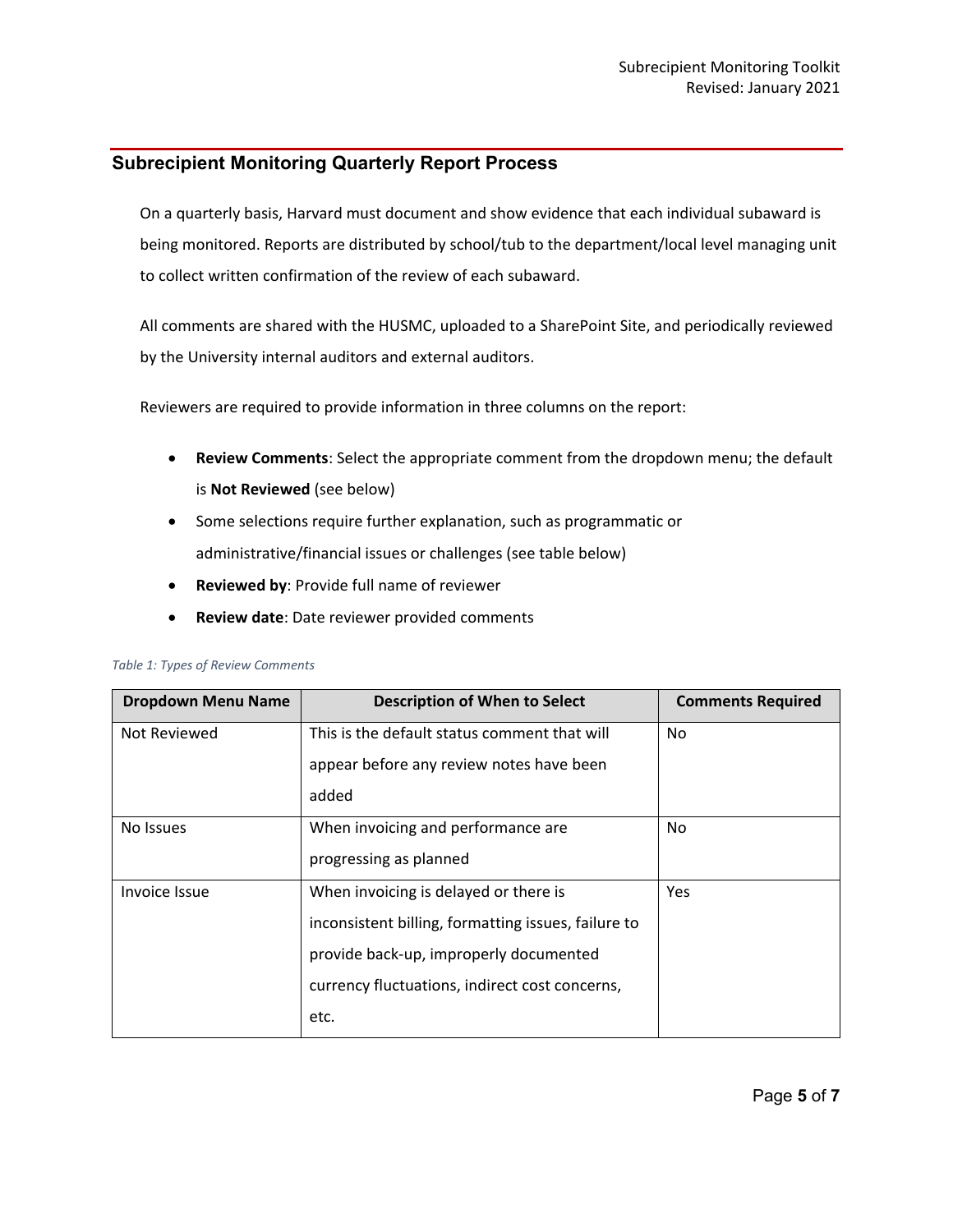| <b>Dropdown Menu Name</b>    | <b>Description of When to Select</b>            | <b>Comments Required</b> |
|------------------------------|-------------------------------------------------|--------------------------|
| Performance Issues           | When scientific or programmatic performance is  | Yes                      |
|                              | not progressing in the agreed upon or expected  |                          |
|                              | manner                                          |                          |
| <b>Negotiation Issues</b>    | When there is a delay in the negotiation of the | Yes                      |
|                              | subaward                                        |                          |
| <b>Termination for Cause</b> | When there are severe programmatic or           | Yes                      |
|                              | administrative issues and the subaward must be  |                          |
|                              | terminated                                      |                          |
| Other                        | When the issue is not appropriately categorized | Yes                      |
|                              | by the other dropdown selections                |                          |
| Subaward Ended               | When a subaward has concluded but the           | No                       |
|                              | segment is still active                         |                          |

## **Escalation**

Escalation is not limited to the quarterly review process. Serious or recurring issues should be addressed as soon as they are identified. To escalate an issue contact the **School Subrecipient Monitoring Committee**.

Once an issue has been escalated, the School Subrecipient Monitoring Committee will work with the PI, department/local level managing unit, subrecipient, and relevant Central Office to find a resolution.